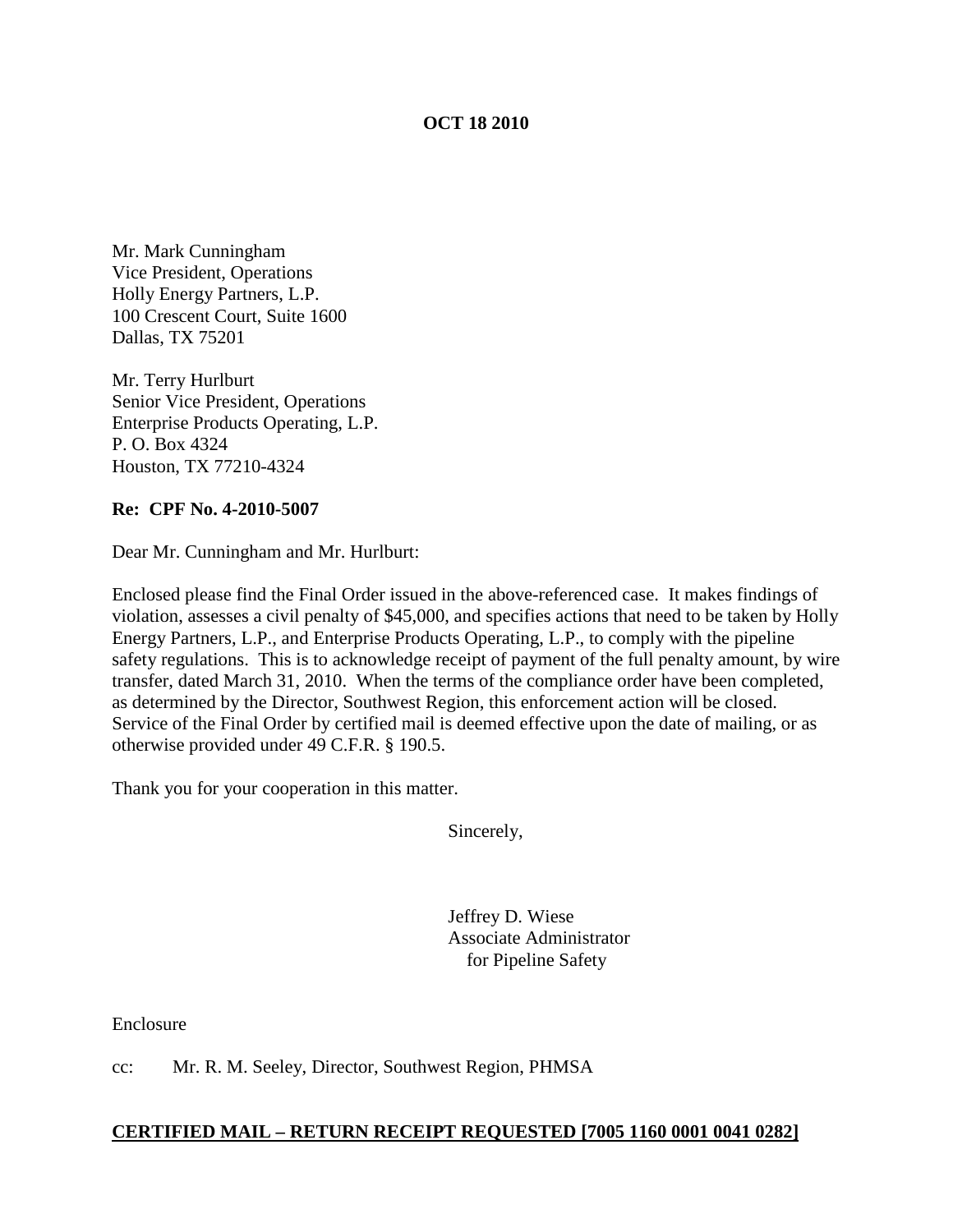## **U.S. DEPARTMENT OF TRANSPORTATION PIPELINE AND HAZARDOUS MATERIALS SAFETY ADMINISTRATION OFFICE OF PIPELINE SAFETY WASHINGTON, D.C. 20590**

| In the Matter of                            |  |
|---------------------------------------------|--|
| <b>Holly Energy Partners, L.P.,</b>         |  |
| and                                         |  |
| <b>Enterprise Products Operating, L.P.,</b> |  |
| Respondents.                                |  |

**\_\_\_\_\_\_\_\_\_\_\_\_\_\_\_\_\_\_\_\_\_\_\_\_\_\_\_\_\_\_\_\_\_\_\_\_**

**Holly Energy Partners, L.P., ) CPF No. 4-2010-5007**

## **FINAL ORDER**

On November 3-7, 2008, pursuant to 49 U.S.C. § 60117, a representative of the Pipeline and Hazardous Materials Safety Administration (PHMSA), Office of Pipeline Safety (OPS), conducted an on-site pipeline safety inspection of the Rio Grande Pipeline in Artesia, New Mexico, which Holly Energy Partners, L.P. (Holly), operated and partially owned at the time of the inspection.

As a result of the inspection, the Director, Southwest Region, OPS (Director), issued to Holly, by letter dated February 26, 2010, a Notice of Probable Violation, Proposed Civil Penalty, and Proposed Compliance Order (Notice). In accordance with 49 C.F.R. § 190.207, the Notice proposed finding that Holly had violated 49 C.F.R. §§ 195.571 and 195.573(e), and proposed assessing a civil penalty of \$45,000 for the alleged violations. The Notice also proposed that Holly be required to take certain measures to correct the alleged violations.

Holly responded to the Notice by letter dated March 29, 2010 (Holly Response). The company did not contest the allegations of violation and paid the proposed civil penalty of \$45,000 as provided in 49 C.F.R. § 190.227. Holly stated that it transferred operation of, and its majority ownership in, the Rio Grande Pipeline on December 1, 2009, and that it would therefore be unable to satisfy any terms of the proposed compliance order with respect to that facility. By letter dated May 27, 2010, Enterprise Products Operating, L.P. (Enterprise), a subsidiary of Enterprise Products Partners, L.P., informed PHMSA that it was the new operator and majority owner of the Rio Grande Pipeline (Enterprise Response). The company explained that it had received the Notice and stated that it intended to satisfy the terms of the proposed compliance order. Neither Holly nor Enterprise requested a hearing, and therefore they have each waived their right to one.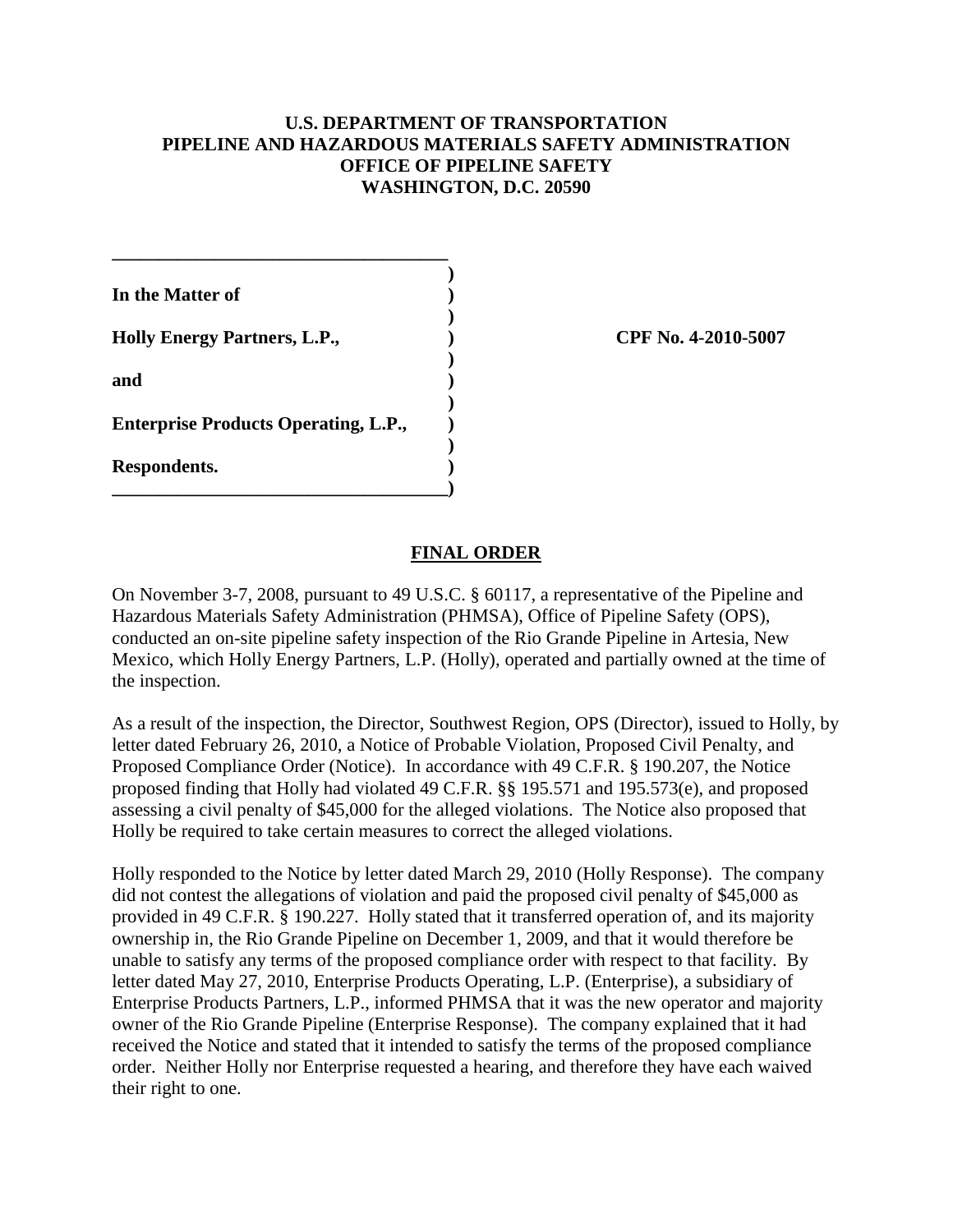In their Responses, the Respondents did not contest the following allegations in the Notice:

**Item 1:** The Notice alleged that Holly violated 49 C.F.R. § 195.471, which states:

# **§ 195.471 What criteria must I use to determine the adequacy of cathodic protection?**

 Cathodic protection required by this Subpart must comply with one or more of the applicable criteria and other considerations for cathodic protection contained in paragraphs 6.2 and 6.3 of NACE SP 0169 (incorporated by reference, *see* §195.3).

The Notice alleged that Holly failed to ensure that cathodic protection complied with applicable criteria in paragraphs 6.2 and 6.3 of NACE Standard RP 0[1](#page-2-0)69 (NACE RP 0169).<sup>1</sup> Section 195.571 specifies that cathodic protection must comply with one or more of the criteria established in paragraphs 6.2 and 6.3 of NACE RP 0169. Paragraph 6.2.2.1.1 of NACE RP0169 establishes one of the criteria as a negative potential of at least 850 mV with the cathodic protection applied.

The Notice alleged, based on records of pipe-to-soil readings, that thirteen specific test points on Holly's system did not meet the -850 mV cathodic protection criterion at various points during the period from 2005 to 2008. Holly did not contest this allegation of violation.

Records of pipe-to-soil readings indicated that Holly failed to maintain adequate cathodic protection levels at the thirteen locations identified in the Notice. Accordingly, based upon a review of all of the evidence, I find that Holly violated 49 C.F.R. § 195.471 by failing to ensure that cathodic protection complied with the -850 mV criterion contained in paragraph 6.2 of NACE RP 0169.

**Item 2:** The Notice alleged that Holly violated 49 C.F.R. § 195.573(e), which states:

# **§ 195.573 -- What must I do to monitor external corrosion control?**

 $(a)$ ...

 (e) *Corrective action.* You must correct any identified deficiency in corrosion control as required by §195.401(b). However, if the deficiency involves a pipeline in an integrity management program under §195.452, you must correct the deficiency as required by §195.452(h).

The Notice alleged that Holly violated 49 C.F.R. § 195.573(e) by failing to correct identified deficiencies in corrosion control as required by § 195.401(b). As described in Item 1, Holly failed to demonstrate that adequate cathodic protection levels were maintained for the thirteen locations identified in the Notice. Pipe-to-soil readings at ten of those locations exceeded the -850 mV criterion for at least two consecutive years. Any such inadequate reading constitutes a deficiency in corrosion control that, per § 195.401(b), must be corrected "within a reasonable

<span id="page-2-0"></span><sup>&</sup>lt;sup>1</sup> NACE International Standard Recommended Practice 0169, "Control of External Corrosion on Underground or Submerged Metallic Piping Systems," incorporated by reference at § 195.3.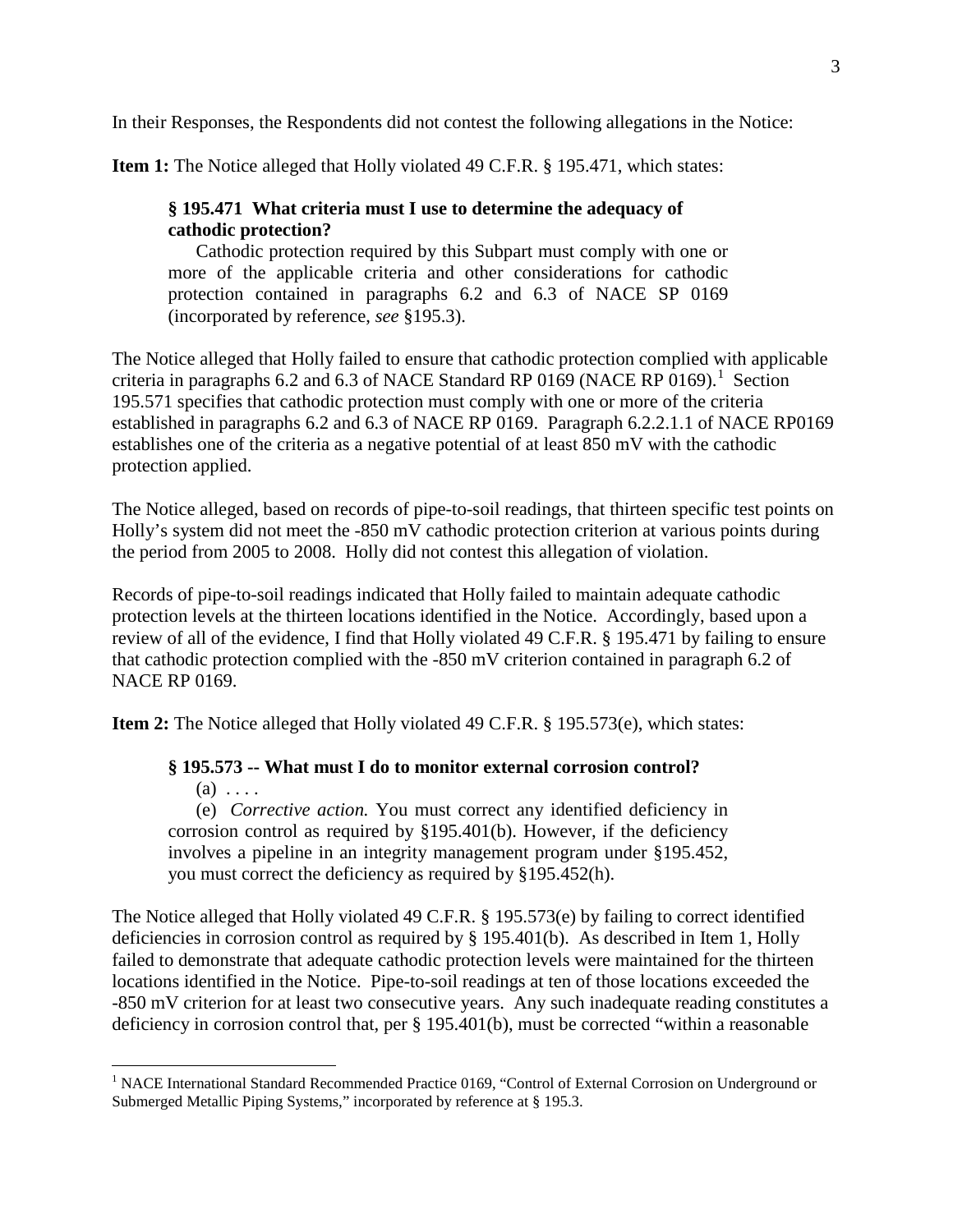time," which PHMSA has interpreted to mean before the next annual cathodic protection inspection cycle.<sup>[2](#page-3-0)</sup> The Notice alleged further that Holly's corrosion control procedures did not specify a timeline for correction of identified deficiencies in corrosion control.

In its Response, Holly did not contest the allegation of violation, but it described the actions it had taken to address the inadequate pipe-to-soil readings. Holly stated that, after it took over operations of the Rio Grande Pipeline in 2005, it recognized the deficiencies indicated by the inadequate readings. The company stated that it attempted to address these inadequate readings by installing new impressed current cathodic protection systems and by replacing and upgrading existing anode beds. According to the company, these steps failed to correct the pipe-to-soil readings, and therefore it conducted an internal inspection tool assessment. Because this assessment showed no defects that met the criteria for repair, Holly determined that the inadequate pipe-to-soil readings did not indicate conditions that were detrimental to the safety of the pipeline.

Although Holly took certain corrective actions in response to the low readings, the record demonstrates, and Holly did not contest, that the cathodic protection deficiencies were not corrected within a reasonable time pursuant to §§ 195.573(e) and 195.401(b).

Accordingly, based upon a review of all of the evidence, I find that Holly violated 49 C.F.R. § 195.573 by failing to correct identified deficiencies in corrosion control within a reasonable time.

These findings of violation will be considered prior offenses in any subsequent enforcement action taken against Holly.

Having reviewed the record and considered the assessment criteria, I assess Holly a civil penalty of \$45,000 for the violations, which has already been paid.

### **COMPLIANCE ORDER**

The Notice proposed a compliance order with respect to Items 1 and 2 in the Notice for violations of 49 C.F.R. §§ 195.571 and 195.573(e), respectively. Under 49 U.S.C. § 60118(a), each person who engages in the transportation of hazardous liquids or who owns or operates a pipeline facility is required to comply with the applicable safety standards established under chapter 601.

Because Enterprise received the Notice and is now the operator of the Rio Grande Pipeline, it is responsible for satisfying the terms of the Compliance Order relating to the pipeline system at issue in this proceeding. Holly is responsible for complying with the terms of the Compliance Order relating to its own procedures.

<span id="page-3-0"></span> $\frac{1}{2}$  *See, e.g.*, *In the Matter of Colonial Pipeline Co.*, Final Order, CPF 1-2002-5009, 2003 WL 25429887 (Dec. 10, 2003) (finding violations of § 195.401(b) for cathodic protection deficiencies lasting two or three consecutive years).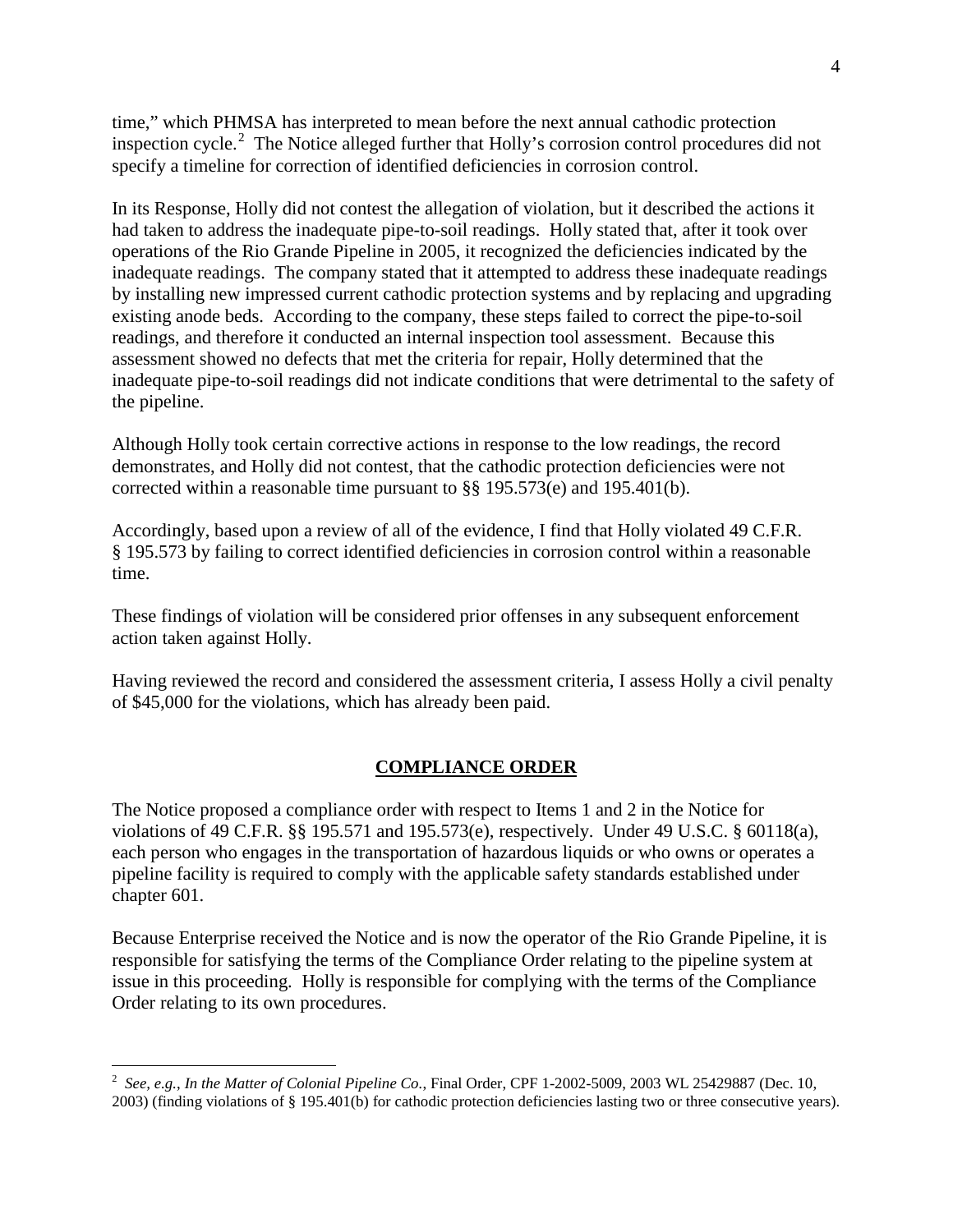Pursuant to the authority of 49 U.S.C. § 60118(b) and 49 C.F.R. § 190.217, Enterprise is ordered to take the following actions to ensure compliance with the pipeline safety regulations applicable to its operations:

- 1. Enterprise must provide documentation to the Director, Southwest Region, that substantiates that the Rio Grande Pipeline system throughout West Texas is in compliance with § 195.573. This documentation must include the pipe-to-soil test points listed in Tables I and II of the Notice.
- 2. Within 30 days of receipt of this Final Order, Enterprise must provide the documentation described above to the Director, Southwest Region, Office of Pipeline Safety, PHMSA, 8701 South Gessner, Suite 1110, Houston, TX 77074.
- 3. Enterprise must maintain documentation of the safety improvement costs associated with fulfilling this Compliance Order and submit that total to the Director, Southwest Region. Costs shall be reported in two categories: (1) total cost associated with preparation and revision of plans, procedures, studies, and analyses, and (2) total cost associated with replacements, additions, and other changes to pipeline infrastructure.

Pursuant to the authority of 49 U.S.C. § 60118(b) and 49 C.F.R. § 190.217, Holly is ordered to take the following actions to ensure compliance with the pipeline safety regulations applicable to its operations:

- 1. Holly must provide documentation to the Director, Southwest Region, demonstrating that its corrosion control procedures contain language that specifies a timeline for correction of identified deficiencies in corrosion control, as indicated by inadequate pipe-to-soil readings. These procedures must be consistent with the requirements of §§ 195.401(b) and 195.452(h).
- 2. Within 30 days of receipt of this Final Order, Holly must provide the documentation described above to the Director, Southwest Region, Office of Pipeline Safety, PHMSA, 8701 South Gessner, Suite 1110, Houston, TX 77074.
- 3. Holly must maintain documentation of the safety improvement costs associated with fulfilling this Compliance Order and submit that total to the Director, Southwest Region. Costs shall be reported in two categories: (1) total cost associated with preparation and revision of plans, procedures, studies, and analyses, and (2) total cost associated with replacements, additions, and other changes to pipeline infrastructure.

The Director may grant an extension of time to comply with any of the required items upon a written request timely submitted by either Respondent and demonstrating good cause for an extension.

Failure to comply with this Order may result in administrative assessment of civil penalties not to exceed \$100,000 for each violation for each day the violation continues or in referral to the Attorney General for appropriate relief in a district court of the United States.